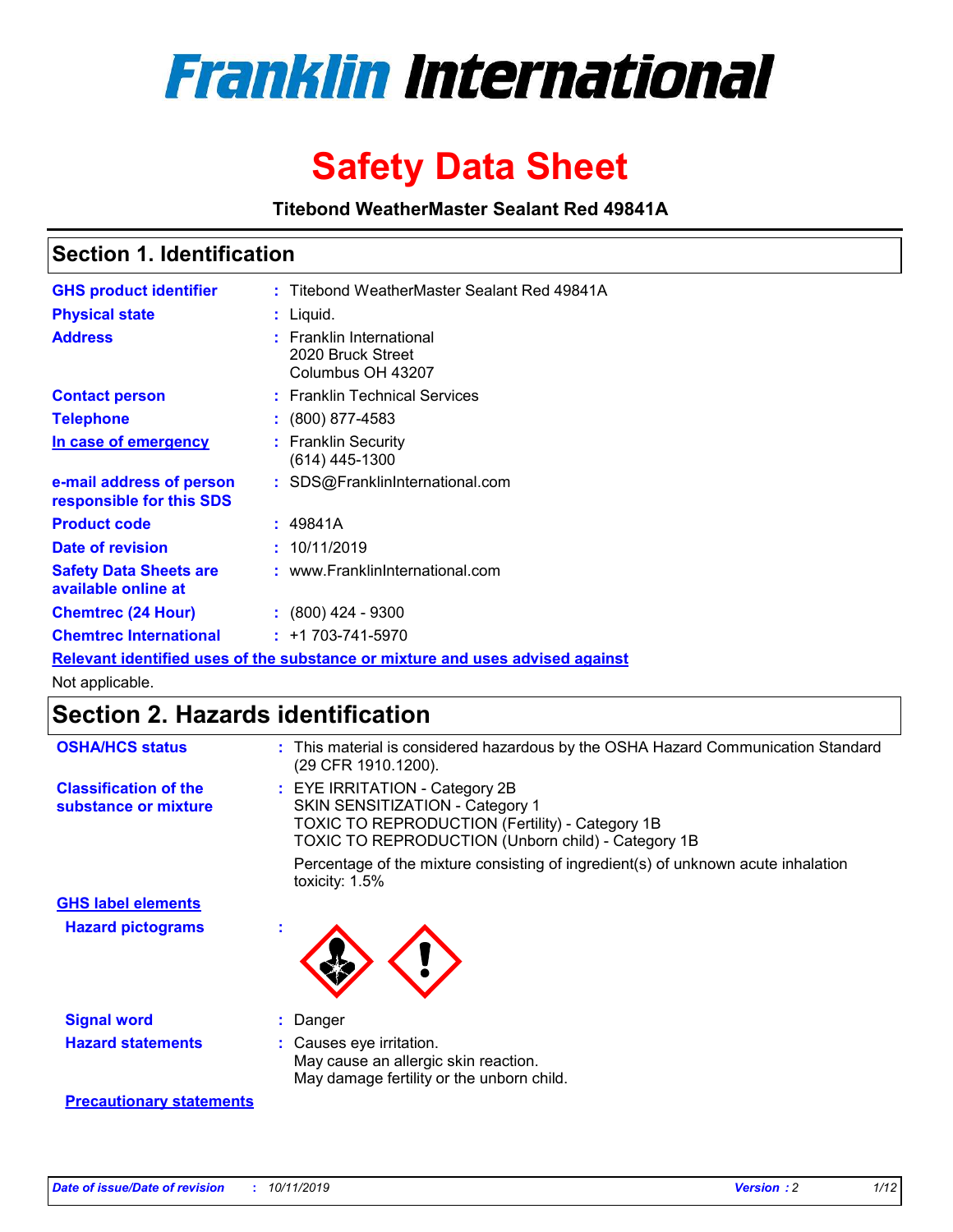### **Section 2. Hazards identification**

| <b>Prevention</b>                          | : Obtain special instructions before use. Do not handle until all safety precautions have<br>been read and understood. Wear protective gloves. Wear eye or face protection.<br>Wear protective clothing. Avoid breathing vapor. Wash hands thoroughly after handling.<br>Contaminated work clothing must not be allowed out of the workplace.                                                        |
|--------------------------------------------|------------------------------------------------------------------------------------------------------------------------------------------------------------------------------------------------------------------------------------------------------------------------------------------------------------------------------------------------------------------------------------------------------|
| <b>Response</b>                            | : IF exposed or concerned: Get medical attention. IF ON SKIN: Wash with plenty of<br>soap and water. Wash contaminated clothing before reuse. If skin irritation or rash<br>occurs: Get medical attention. IF IN EYES: Rinse cautiously with water for several<br>minutes. Remove contact lenses, if present and easy to do. Continue rinsing. If eye<br>irritation persists: Get medical attention. |
| <b>Storage</b>                             | : Store locked up.                                                                                                                                                                                                                                                                                                                                                                                   |
| <b>Disposal</b>                            | : Dispose of contents and container in accordance with all local, regional, national and<br>international regulations.                                                                                                                                                                                                                                                                               |
| <b>Hazards not otherwise</b><br>classified | : Product generates methanol during cure.                                                                                                                                                                                                                                                                                                                                                            |
|                                            |                                                                                                                                                                                                                                                                                                                                                                                                      |

## **Section 3. Composition/information on ingredients**

| <b>Substance/mixture</b><br>Mixture                  |                   |                     |
|------------------------------------------------------|-------------------|---------------------|
| <b>Ingredient name</b>                               | $\frac{9}{6}$     | <b>CAS number</b>   |
| 3-aminopropyltriethoxysilane<br>Dibutyltin dilaurate | l≤3<br>$\leq 0.3$ | 919-30-2<br>77-58-7 |

Any concentration shown as a range is to protect confidentiality or is due to batch variation.

**There are no additional ingredients present which, within the current knowledge of the supplier and in the concentrations applicable, are classified as hazardous to health or the environment and hence require reporting in this section.**

**Occupational exposure limits, if available, are listed in Section 8.**

## **Section 4. First aid measures**

| <b>Description of necessary first aid measures</b> |                                                                                                                                                                                                                                                                                                                                                                                                                                                                                                                                                                                                                                                                                                                                                                           |  |  |  |
|----------------------------------------------------|---------------------------------------------------------------------------------------------------------------------------------------------------------------------------------------------------------------------------------------------------------------------------------------------------------------------------------------------------------------------------------------------------------------------------------------------------------------------------------------------------------------------------------------------------------------------------------------------------------------------------------------------------------------------------------------------------------------------------------------------------------------------------|--|--|--|
| <b>Eye contact</b>                                 | : Immediately flush eyes with plenty of water, occasionally lifting the upper and lower<br>eyelids. Check for and remove any contact lenses. Continue to rinse for at least 10<br>minutes. If irritation persists, get medical attention.                                                                                                                                                                                                                                                                                                                                                                                                                                                                                                                                 |  |  |  |
| <b>Inhalation</b>                                  | : Remove victim to fresh air and keep at rest in a position comfortable for breathing. If<br>not breathing, if breathing is irregular or if respiratory arrest occurs, provide artificial<br>respiration or oxygen by trained personnel. It may be dangerous to the person providing<br>aid to give mouth-to-mouth resuscitation. Get medical attention. If unconscious, place<br>in recovery position and get medical attention immediately. Maintain an open airway.<br>Loosen tight clothing such as a collar, tie, belt or waistband. In case of inhalation of<br>decomposition products in a fire, symptoms may be delayed. The exposed person may<br>need to be kept under medical surveillance for 48 hours.                                                       |  |  |  |
| <b>Skin contact</b>                                | : Wash with plenty of soap and water. Remove contaminated clothing and shoes. Wash<br>contaminated clothing thoroughly with water before removing it, or wear gloves.<br>Continue to rinse for at least 10 minutes. Get medical attention. In the event of any<br>complaints or symptoms, avoid further exposure. Wash clothing before reuse. Clean<br>shoes thoroughly before reuse.                                                                                                                                                                                                                                                                                                                                                                                     |  |  |  |
| <b>Ingestion</b>                                   | : Wash out mouth with water. Remove dentures if any. Remove victim to fresh air and<br>keep at rest in a position comfortable for breathing. If material has been swallowed and<br>the exposed person is conscious, give small quantities of water to drink. Stop if the<br>exposed person feels sick as vomiting may be dangerous. Do not induce vomiting<br>unless directed to do so by medical personnel. If vomiting occurs, the head should be<br>kept low so that vomit does not enter the lungs. Get medical attention. Never give<br>anything by mouth to an unconscious person. If unconscious, place in recovery position<br>and get medical attention immediately. Maintain an open airway. Loosen tight clothing<br>such as a collar, tie, belt or waistband. |  |  |  |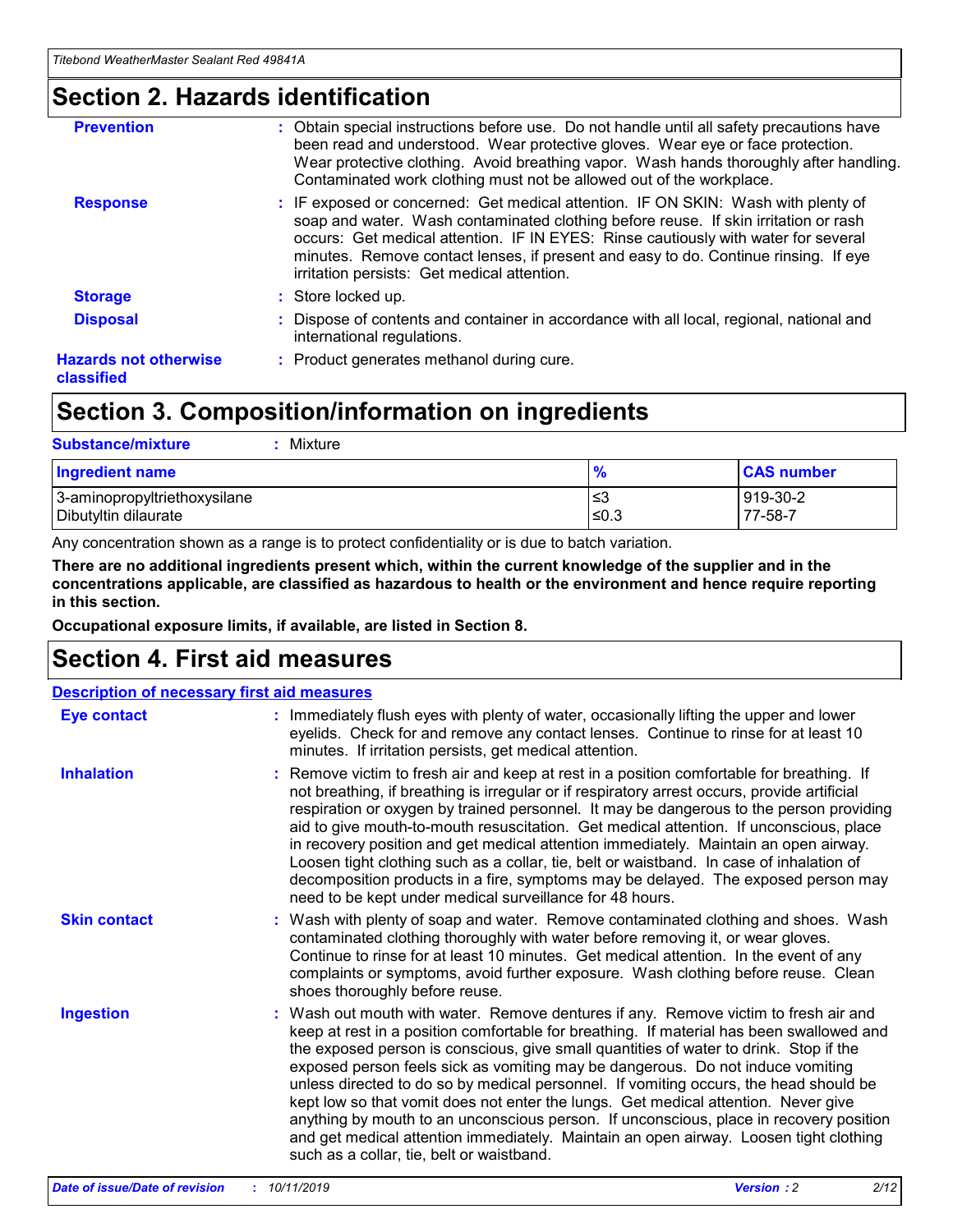## **Section 4. First aid measures**

| Most important symptoms/effects, acute and delayed |  |                                                                                                                                                                                                                                                                                                                                                                                                                 |  |
|----------------------------------------------------|--|-----------------------------------------------------------------------------------------------------------------------------------------------------------------------------------------------------------------------------------------------------------------------------------------------------------------------------------------------------------------------------------------------------------------|--|
| <b>Potential acute health effects</b>              |  |                                                                                                                                                                                                                                                                                                                                                                                                                 |  |
| <b>Eye contact</b>                                 |  | : May cause eye irritation.                                                                                                                                                                                                                                                                                                                                                                                     |  |
| <b>Inhalation</b>                                  |  | : No known significant effects or critical hazards.                                                                                                                                                                                                                                                                                                                                                             |  |
| <b>Skin contact</b>                                |  | : May cause skin irritation.                                                                                                                                                                                                                                                                                                                                                                                    |  |
| <b>Ingestion</b>                                   |  | : No known significant effects or critical hazards.                                                                                                                                                                                                                                                                                                                                                             |  |
| Over-exposure signs/symptoms                       |  |                                                                                                                                                                                                                                                                                                                                                                                                                 |  |
| <b>Eye contact</b>                                 |  | : Adverse symptoms may include the following:<br>irritation<br>watering<br>redness                                                                                                                                                                                                                                                                                                                              |  |
| <b>Inhalation</b>                                  |  | : Adverse symptoms may include the following:<br>reduced fetal weight<br>increase in fetal deaths<br>skeletal malformations                                                                                                                                                                                                                                                                                     |  |
| <b>Skin contact</b>                                |  | : Adverse symptoms may include the following:<br>irritation<br>redness<br>reduced fetal weight<br>increase in fetal deaths<br>skeletal malformations                                                                                                                                                                                                                                                            |  |
| <b>Ingestion</b>                                   |  | : Adverse symptoms may include the following:<br>reduced fetal weight<br>increase in fetal deaths<br>skeletal malformations                                                                                                                                                                                                                                                                                     |  |
|                                                    |  | <b>Indication of immediate medical attention and special treatment needed, if necessary</b>                                                                                                                                                                                                                                                                                                                     |  |
| <b>Notes to physician</b>                          |  | : In case of inhalation of decomposition products in a fire, symptoms may be delayed.<br>The exposed person may need to be kept under medical surveillance for 48 hours.                                                                                                                                                                                                                                        |  |
| <b>Specific treatments</b>                         |  | : No specific treatment.                                                                                                                                                                                                                                                                                                                                                                                        |  |
| <b>Protection of first-aiders</b>                  |  | : No action shall be taken involving any personal risk or without suitable training. If it is<br>suspected that fumes are still present, the rescuer should wear an appropriate mask or<br>self-contained breathing apparatus. It may be dangerous to the person providing aid to<br>give mouth-to-mouth resuscitation. Wash contaminated clothing thoroughly with water<br>before removing it, or wear gloves. |  |

**See toxicological information (Section 11)**

### **Section 5. Fire-fighting measures**

| <b>Extinguishing media</b>                             |                                                                                                                                                                                                     |
|--------------------------------------------------------|-----------------------------------------------------------------------------------------------------------------------------------------------------------------------------------------------------|
| <b>Suitable extinguishing</b><br>media                 | : Use an extinguishing agent suitable for the surrounding fire.                                                                                                                                     |
| <b>Unsuitable extinguishing</b><br>media               | : None known.                                                                                                                                                                                       |
| <b>Specific hazards arising</b><br>from the chemical   | : In a fire or if heated, a pressure increase will occur and the container may burst.                                                                                                               |
| <b>Hazardous thermal</b><br>decomposition products     | : Decomposition products may include the following materials:<br>carbon dioxide<br>carbon monoxide<br>nitrogen oxides<br>metal oxide/oxides                                                         |
| <b>Special protective actions</b><br>for fire-fighters | : Promptly isolate the scene by removing all persons from the vicinity of the incident if<br>there is a fire. No action shall be taken involving any personal risk or without suitable<br>training. |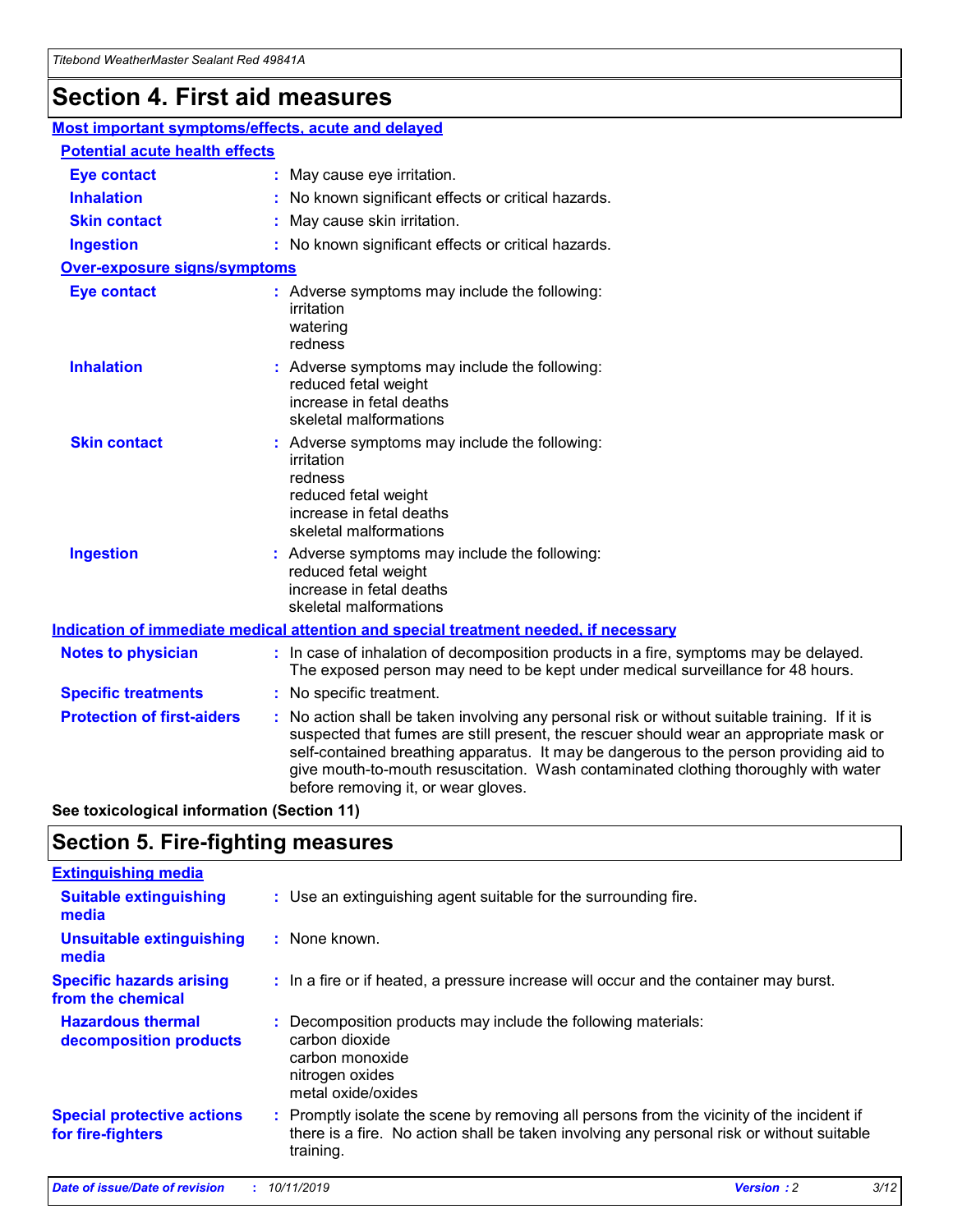### **Section 5. Fire-fighting measures**

**Special protective equipment for fire-fighters** Fire-fighters should wear appropriate protective equipment and self-contained breathing **:** apparatus (SCBA) with a full face-piece operated in positive pressure mode.

### **Section 6. Accidental release measures**

#### **Personal precautions, protective equipment and emergency procedures**

| For non-emergency<br>personnel   |                                                              | : No action shall be taken involving any personal risk or without suitable training.<br>Evacuate surrounding areas. Keep unnecessary and unprotected personnel from<br>entering. Do not touch or walk through spilled material. Avoid breathing vapor or mist.<br>Provide adequate ventilation. Wear appropriate respirator when ventilation is<br>inadequate. Put on appropriate personal protective equipment.                                                                                                                                                                                                                                                                                             |  |  |  |
|----------------------------------|--------------------------------------------------------------|--------------------------------------------------------------------------------------------------------------------------------------------------------------------------------------------------------------------------------------------------------------------------------------------------------------------------------------------------------------------------------------------------------------------------------------------------------------------------------------------------------------------------------------------------------------------------------------------------------------------------------------------------------------------------------------------------------------|--|--|--|
|                                  |                                                              | For emergency responders : If specialized clothing is required to deal with the spillage, take note of any information in<br>Section 8 on suitable and unsuitable materials. See also the information in "For non-<br>emergency personnel".                                                                                                                                                                                                                                                                                                                                                                                                                                                                  |  |  |  |
| <b>Environmental precautions</b> |                                                              | : Avoid dispersal of spilled material and runoff and contact with soil, waterways, drains<br>and sewers. Inform the relevant authorities if the product has caused environmental<br>pollution (sewers, waterways, soil or air).                                                                                                                                                                                                                                                                                                                                                                                                                                                                              |  |  |  |
|                                  | <b>Methods and materials for containment and cleaning up</b> |                                                                                                                                                                                                                                                                                                                                                                                                                                                                                                                                                                                                                                                                                                              |  |  |  |
| <b>Small spill</b>               |                                                              | : Stop leak if without risk. Move containers from spill area. Dilute with water and mop up<br>if water-soluble. Alternatively, or if water-insoluble, absorb with an inert dry material and<br>place in an appropriate waste disposal container. Dispose of via a licensed waste<br>disposal contractor.                                                                                                                                                                                                                                                                                                                                                                                                     |  |  |  |
| <b>Large spill</b>               |                                                              | : Stop leak if without risk. Move containers from spill area. Approach release from<br>upwind. Prevent entry into sewers, water courses, basements or confined areas. Wash<br>spillages into an effluent treatment plant or proceed as follows. Contain and collect<br>spillage with non-combustible, absorbent material e.g. sand, earth, vermiculite or<br>diatomaceous earth and place in container for disposal according to local regulations<br>(see Section 13). Dispose of via a licensed waste disposal contractor. Contaminated<br>absorbent material may pose the same hazard as the spilled product. Note: see<br>Section 1 for emergency contact information and Section 13 for waste disposal. |  |  |  |

## **Section 7. Handling and storage**

| <b>Precautions for safe handling</b>                                             |                                                                                                                                                                                                                                                                                                                                                                                                                                                                                                                                                                                                                                                                                                                                                                                                                                                  |
|----------------------------------------------------------------------------------|--------------------------------------------------------------------------------------------------------------------------------------------------------------------------------------------------------------------------------------------------------------------------------------------------------------------------------------------------------------------------------------------------------------------------------------------------------------------------------------------------------------------------------------------------------------------------------------------------------------------------------------------------------------------------------------------------------------------------------------------------------------------------------------------------------------------------------------------------|
| <b>Protective measures</b>                                                       | : Put on appropriate personal protective equipment (see Section 8). Persons with a<br>history of skin sensitization problems should not be employed in any process in which<br>this product is used. Avoid exposure - obtain special instructions before use. Avoid<br>exposure during pregnancy. Do not handle until all safety precautions have been read<br>and understood. Do not get in eyes or on skin or clothing. Do not ingest. Avoid<br>breathing vapor or mist. If during normal use the material presents a respiratory hazard,<br>use only with adequate ventilation or wear appropriate respirator. Keep in the original<br>container or an approved alternative made from a compatible material, kept tightly<br>closed when not in use. Empty containers retain product residue and can be hazardous.<br>Do not reuse container. |
| <b>Advice on general</b><br>occupational hygiene                                 | : Eating, drinking and smoking should be prohibited in areas where this material is<br>handled, stored and processed. Workers should wash hands and face before eating,<br>drinking and smoking. Remove contaminated clothing and protective equipment before<br>entering eating areas. See also Section 8 for additional information on hygiene<br>measures.                                                                                                                                                                                                                                                                                                                                                                                                                                                                                    |
| <b>Conditions for safe storage,</b><br>including any<br><b>incompatibilities</b> | Store between the following temperatures: 0 to 120°C (32 to 248°F). Store in<br>accordance with local regulations. Store in original container protected from direct<br>sunlight in a dry, cool and well-ventilated area, away from incompatible materials (see<br>Section 10) and food and drink. Store locked up. Keep container tightly closed and<br>sealed until ready for use. Containers that have been opened must be carefully<br>resealed and kept upright to prevent leakage. Do not store in unlabeled containers.<br>Use appropriate containment to avoid environmental contamination. See Section 10 for<br>incompatible materials before handling or use.                                                                                                                                                                         |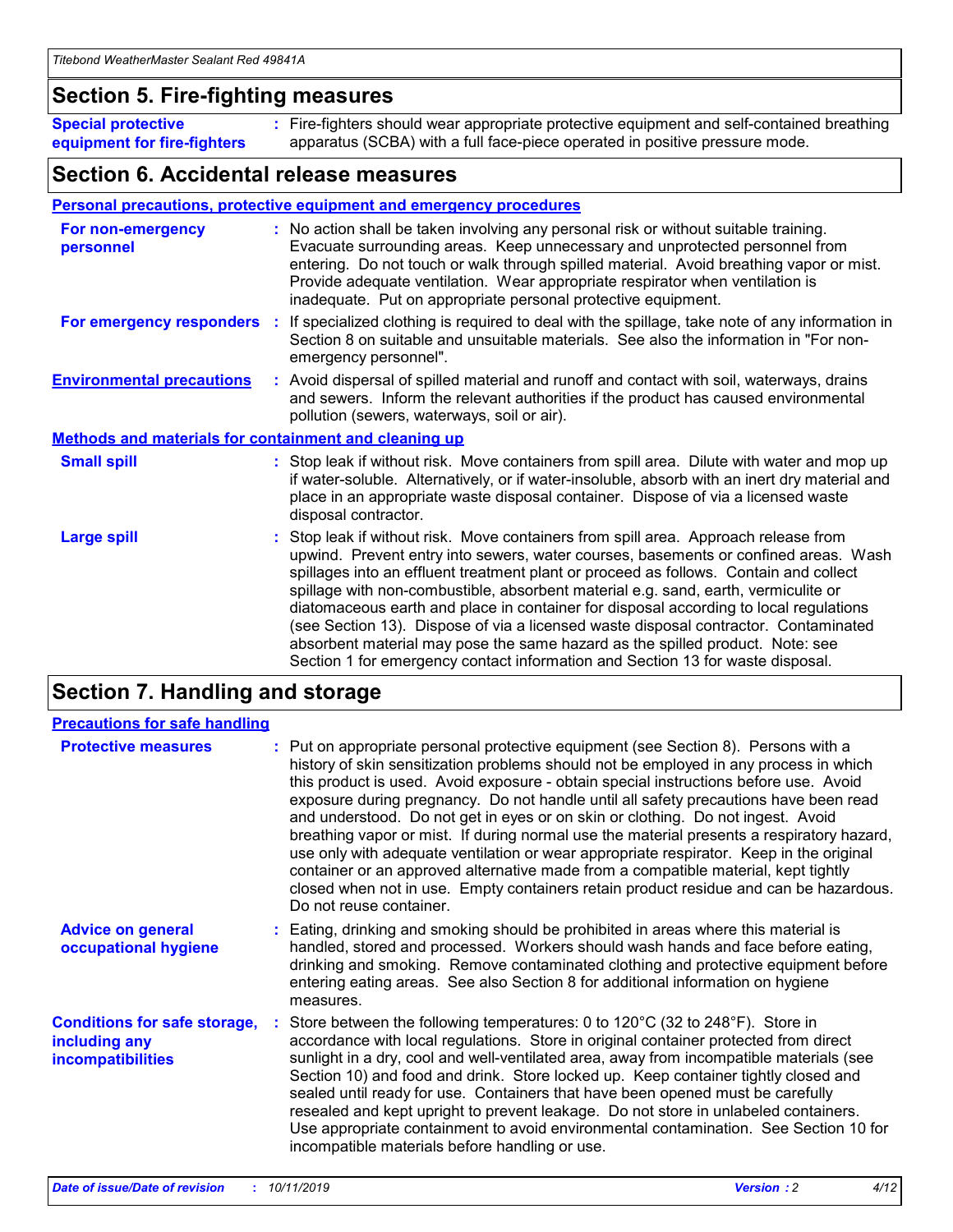## **Section 8. Exposure controls/personal protection**

#### **Control parameters**

#### **Occupational exposure limits**

| <b>Ingredient name</b>                               |    |                        | <b>Exposure limits</b>                                                                                                                                                                                                                                                                                                                                                                                                                                                                                                                                                                                                 |
|------------------------------------------------------|----|------------------------|------------------------------------------------------------------------------------------------------------------------------------------------------------------------------------------------------------------------------------------------------------------------------------------------------------------------------------------------------------------------------------------------------------------------------------------------------------------------------------------------------------------------------------------------------------------------------------------------------------------------|
| 3-aminopropyltriethoxysilane<br>Dibutyltin dilaurate |    |                        | None.<br>ACGIH TLV (United States, 3/2019). Absorbed through skin.<br>Notes: as Sn<br>TWA: $0.1 \text{ mg/m}^3$ , (as Sn) 8 hours.<br>STEL: 0.2 mg/m <sup>3</sup> , (as Sn) 15 minutes.<br>NIOSH REL (United States, 10/2016). Absorbed through skin.<br>Notes: as Sn<br>TWA: 0.1 mg/m <sup>3</sup> , (as Sn) 10 hours.<br>OSHA PEL (United States, 5/2018). Notes: as Sn<br>TWA: 0.1 mg/m <sup>3</sup> , (as Sn) 8 hours.<br>OSHA PEL 1989 (United States, 3/1989). Absorbed through skin.<br>Notes: measured as Sn<br>TWA: 0.1 mg/m <sup>3</sup> , (measured as Sn) 8 hours. Form: Organic                           |
| <b>Appropriate engineering</b><br>controls           |    |                        | : If user operations generate dust, fumes, gas, vapor or mist, use process enclosures,<br>local exhaust ventilation or other engineering controls to keep worker exposure to<br>airborne contaminants below any recommended or statutory limits.                                                                                                                                                                                                                                                                                                                                                                       |
| <b>Environmental exposure</b><br>controls            |    |                        | Emissions from ventilation or work process equipment should be checked to ensure<br>they comply with the requirements of environmental protection legislation. In some<br>cases, fume scrubbers, filters or engineering modifications to the process equipment<br>will be necessary to reduce emissions to acceptable levels.                                                                                                                                                                                                                                                                                          |
| <b>Individual protection measures</b>                |    |                        |                                                                                                                                                                                                                                                                                                                                                                                                                                                                                                                                                                                                                        |
| <b>Hygiene measures</b>                              |    |                        | : Wash hands, forearms and face thoroughly after handling chemical products, before<br>eating, smoking and using the lavatory and at the end of the working period.<br>Appropriate techniques should be used to remove potentially contaminated clothing.<br>Contaminated work clothing should not be allowed out of the workplace. Wash<br>contaminated clothing before reusing. Ensure that eyewash stations and safety<br>showers are close to the workstation location.                                                                                                                                            |
| <b>Eye/face protection</b>                           |    |                        | Safety eyewear complying with an approved standard should be used when a risk<br>assessment indicates this is necessary to avoid exposure to liquid splashes, mists,<br>gases or dusts. If contact is possible, the following protection should be worn, unless<br>the assessment indicates a higher degree of protection: chemical splash goggles.                                                                                                                                                                                                                                                                    |
| <b>Skin protection</b>                               |    |                        |                                                                                                                                                                                                                                                                                                                                                                                                                                                                                                                                                                                                                        |
| <b>Hand protection</b>                               |    |                        | : Chemical-resistant, impervious gloves complying with an approved standard should be<br>worn at all times when handling chemical products if a risk assessment indicates this is<br>necessary. Considering the parameters specified by the glove manufacturer, check<br>during use that the gloves are still retaining their protective properties. It should be<br>noted that the time to breakthrough for any glove material may be different for different<br>glove manufacturers. In the case of mixtures, consisting of several substances, the<br>protection time of the gloves cannot be accurately estimated. |
| <b>Body protection</b>                               |    | handling this product. | Personal protective equipment for the body should be selected based on the task being<br>performed and the risks involved and should be approved by a specialist before                                                                                                                                                                                                                                                                                                                                                                                                                                                |
| <b>Other skin protection</b>                         |    |                        | : Appropriate footwear and any additional skin protection measures should be selected<br>based on the task being performed and the risks involved and should be approved by a<br>specialist before handling this product.                                                                                                                                                                                                                                                                                                                                                                                              |
| <b>Respiratory protection</b>                        | ÷. | aspects of use.        | Based on the hazard and potential for exposure, select a respirator that meets the<br>appropriate standard or certification. Respirators must be used according to a<br>respiratory protection program to ensure proper fitting, training, and other important                                                                                                                                                                                                                                                                                                                                                         |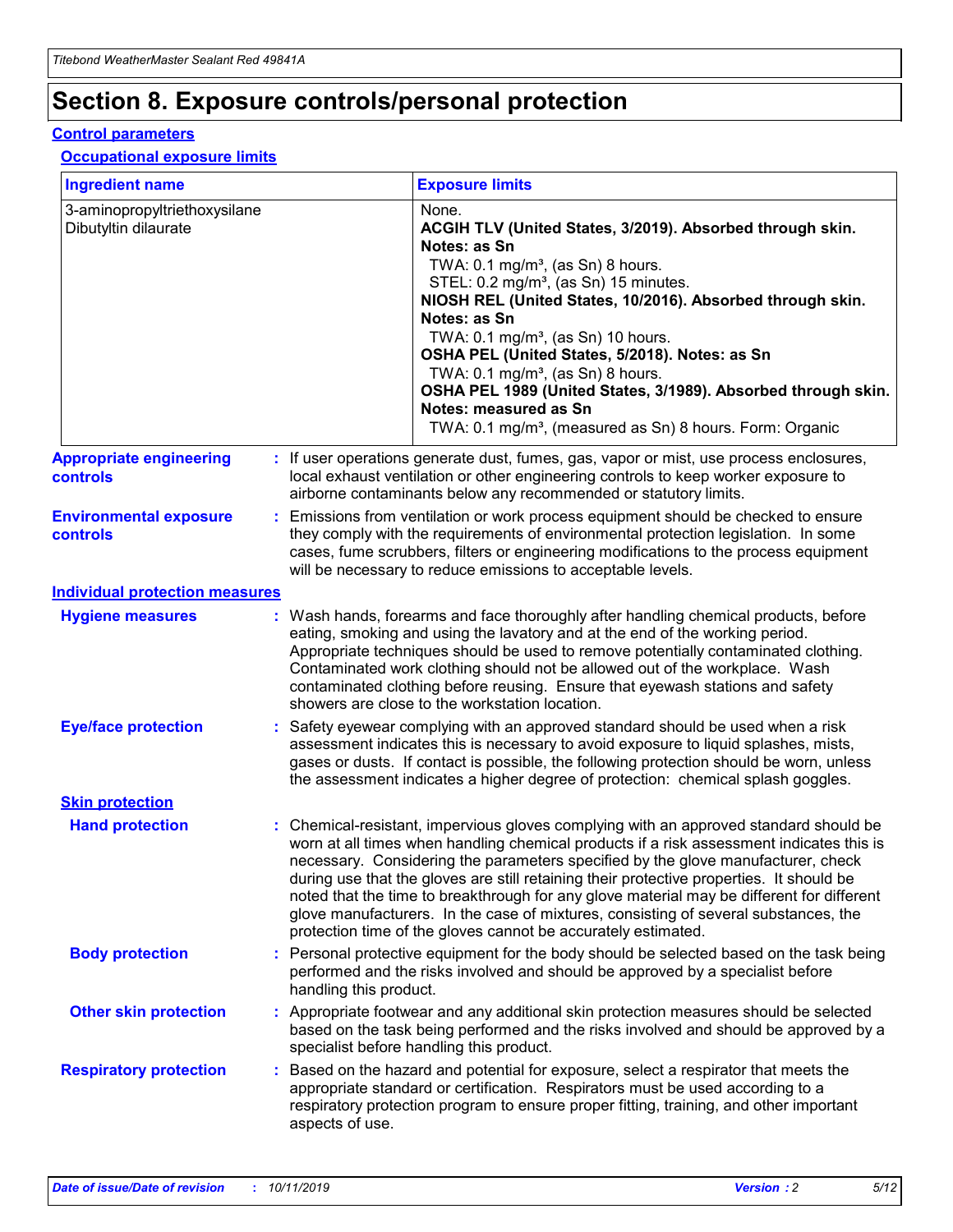### **Section 9. Physical and chemical properties**

#### **Appearance**

| <b>Physical state</b>                             | : Liquid. [Paste.]                                              |
|---------------------------------------------------|-----------------------------------------------------------------|
| Color                                             | $:$ Red.                                                        |
| Odor                                              | : None [Slight]                                                 |
| <b>Odor threshold</b>                             | : Not available.                                                |
| pH                                                | : Not applicable.                                               |
| <b>Melting point</b>                              | : Not available.                                                |
| <b>Boiling point</b>                              | : >100°C (>212°F)                                               |
| <b>Flash point</b>                                | : Closed cup: $>200^{\circ}$ C ( $>392^{\circ}$ F) [Setaflash.] |
| <b>Evaporation rate</b>                           | $:$ <1 (butyl acetate = 1)                                      |
| <b>Flammability (solid, gas)</b>                  | : Not available.                                                |
| Lower and upper explosive<br>(flammable) limits   | : Not available.                                                |
| <b>VOC (less water, less</b><br>exempt solvents)  | : 0 g/l                                                         |
| <b>Volatility</b>                                 | $: 0\%$ (w/w)                                                   |
| <b>Vapor density</b>                              | : Not available.                                                |
| <b>Relative density</b>                           | : 1.4329                                                        |
| <b>Solubility</b>                                 | Insoluble in the following materials: cold water and hot water. |
| <b>Solubility in water</b>                        | : Not available.                                                |
| <b>Partition coefficient: n-</b><br>octanol/water | $:$ Not available.                                              |
| <b>Auto-ignition temperature</b>                  | : Not available.                                                |
| <b>Decomposition temperature</b>                  | : Not available.                                                |
|                                                   |                                                                 |

## **Section 10. Stability and reactivity**

| <b>Reactivity</b>                            | : No specific test data related to reactivity available for this product or its ingredients.            |
|----------------------------------------------|---------------------------------------------------------------------------------------------------------|
| <b>Chemical stability</b>                    | : The product is stable.                                                                                |
| <b>Possibility of hazardous</b><br>reactions | : Under normal conditions of storage and use, hazardous reactions will not occur.                       |
| <b>Conditions to avoid</b>                   | : No specific data.                                                                                     |
| <b>Incompatible materials</b>                | : No specific data.                                                                                     |
| <b>Hazardous decomposition</b><br>products   | Under normal conditions of storage and use, hazardous decomposition products should<br>not be produced. |

## **Section 11. Toxicological information**

#### **Information on toxicological effects**

#### **Acute toxicity**

| <b>Product/ingredient name</b> | <b>Result</b>           | <b>Species</b> | <b>Dose</b>                | <b>Exposure</b> |
|--------------------------------|-------------------------|----------------|----------------------------|-----------------|
| 3-aminopropyltriethoxysilane   | <b>ILD50 Dermal</b>     | Rabbit         | 4.29 g/kg                  |                 |
| Dibutyltin dilaurate           | ILD50 Oral<br>LD50 Oral | Rat<br>Rat     | $1.57$ g/kg<br>175 $mg/kg$ |                 |
|                                |                         |                |                            |                 |

**Irritation/Corrosion**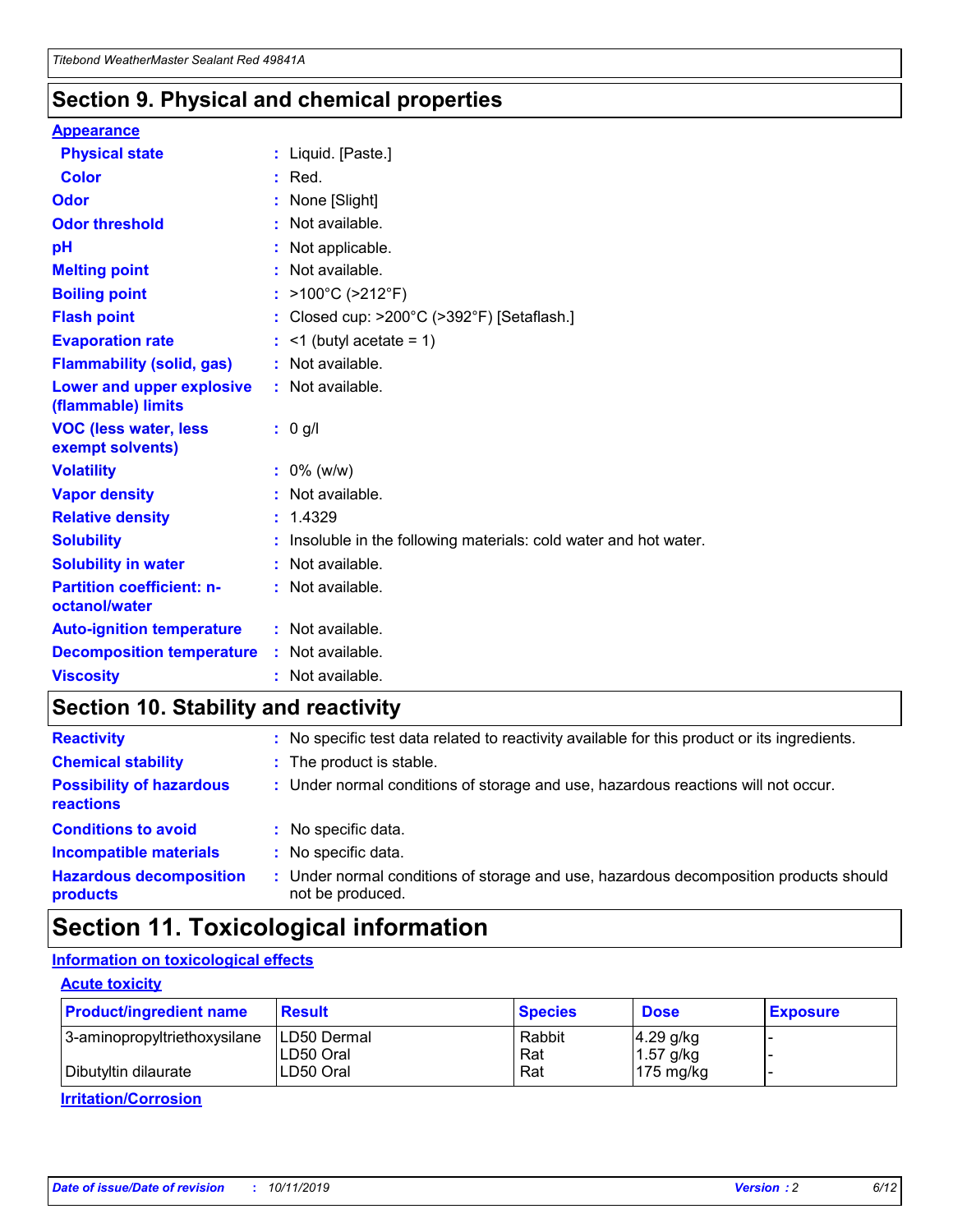## **Section 11. Toxicological information**

| <b>Product/ingredient name</b> | <b>Result</b>                 | <b>Species</b> | <b>Score</b> | <b>Exposure</b>           | <b>Observation</b> |
|--------------------------------|-------------------------------|----------------|--------------|---------------------------|--------------------|
| 3-aminopropyltriethoxysilane   | Eyes - Mild irritant          | Rabbit         |              | $100 \text{ mg}$          |                    |
|                                | Eyes - Severe irritant        | Rabbit         |              | 24 hours 750              |                    |
|                                |                               |                |              | ug                        |                    |
|                                | <b>Skin - Severe irritant</b> | Rabbit         |              | 24 hours 5                | -                  |
| Dibutyltin dilaurate           | Eyes - Moderate irritant      | Rabbit         |              | mq<br><b>24 hours 100</b> |                    |
|                                |                               |                |              | mg                        |                    |
|                                | Skin - Severe irritant        | Rabbit         |              | 500 mg                    |                    |

#### **Sensitization**

Not available.

#### **Mutagenicity**

Not available.

#### **Carcinogenicity**

Not available.

#### **Reproductive toxicity**

Not available.

#### **Teratogenicity**

Not available.

#### **Specific target organ toxicity (single exposure)**

Not available.

#### **Specific target organ toxicity (repeated exposure)**

| <b>Name</b>                                                                  |                                                                            | <b>Category</b>                                     | <b>Route of</b><br>exposure | <b>Target organs</b> |
|------------------------------------------------------------------------------|----------------------------------------------------------------------------|-----------------------------------------------------|-----------------------------|----------------------|
| Dibutyltin dilaurate                                                         |                                                                            | Category 1                                          | -                           | respiratory system   |
| <b>Aspiration hazard</b><br>Not available.                                   |                                                                            |                                                     |                             |                      |
| <b>Information on the likely</b><br>routes of exposure                       | : Not available.                                                           |                                                     |                             |                      |
| <b>Potential acute health effects</b>                                        |                                                                            |                                                     |                             |                      |
| <b>Eye contact</b>                                                           | : May cause eye irritation.                                                |                                                     |                             |                      |
| <b>Inhalation</b>                                                            |                                                                            | : No known significant effects or critical hazards. |                             |                      |
| <b>Skin contact</b>                                                          | : May cause skin irritation.                                               |                                                     |                             |                      |
| <b>Ingestion</b>                                                             |                                                                            | : No known significant effects or critical hazards. |                             |                      |
| Symptoms related to the physical, chemical and toxicological characteristics |                                                                            |                                                     |                             |                      |
| <b>Eye contact</b>                                                           | irritation<br>watering<br>redness                                          | : Adverse symptoms may include the following:       |                             |                      |
| <b>Inhalation</b>                                                            | reduced fetal weight<br>increase in fetal deaths<br>skeletal malformations | : Adverse symptoms may include the following:       |                             |                      |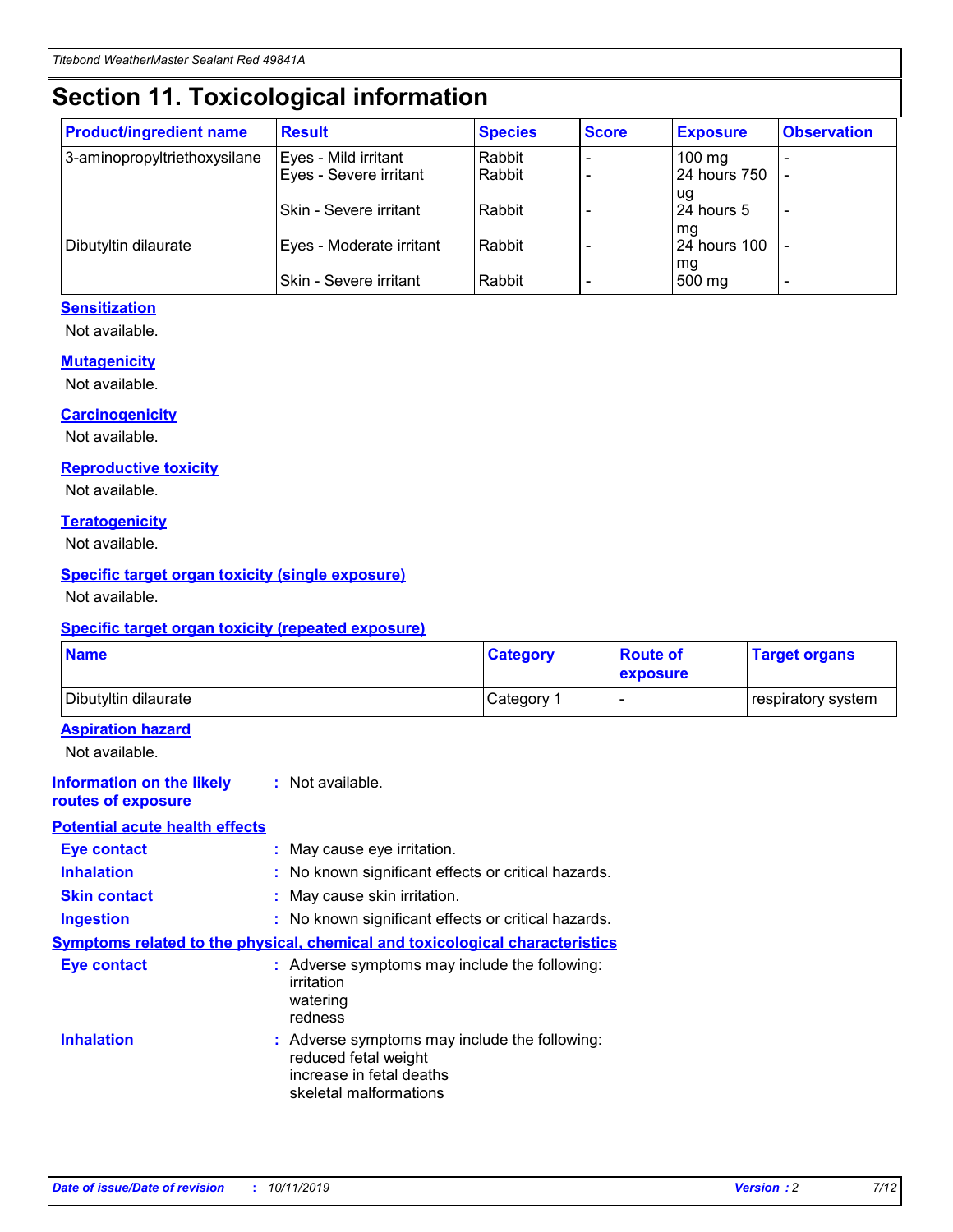## **Section 11. Toxicological information**

| <b>Skin contact</b>                     |                                                                                                          |
|-----------------------------------------|----------------------------------------------------------------------------------------------------------|
|                                         | : Adverse symptoms may include the following:<br>irritation                                              |
|                                         | redness                                                                                                  |
|                                         | reduced fetal weight                                                                                     |
|                                         | increase in fetal deaths                                                                                 |
|                                         | skeletal malformations                                                                                   |
| <b>Ingestion</b>                        | : Adverse symptoms may include the following:                                                            |
|                                         | reduced fetal weight                                                                                     |
|                                         | increase in fetal deaths                                                                                 |
|                                         | skeletal malformations                                                                                   |
|                                         | Delayed and immediate effects and also chronic effects from short and long term exposure                 |
| <b>Short term exposure</b>              |                                                                                                          |
| <b>Potential immediate</b>              | : Not available.                                                                                         |
| effects                                 |                                                                                                          |
| <b>Potential delayed effects</b>        | : Not available.                                                                                         |
| <b>Long term exposure</b>               |                                                                                                          |
| <b>Potential immediate</b>              | : Not available.                                                                                         |
| effects                                 |                                                                                                          |
| <b>Potential delayed effects</b>        | : Not available.                                                                                         |
| <b>Potential chronic health effects</b> |                                                                                                          |
| Not available.                          |                                                                                                          |
| <b>General</b>                          | : Once sensitized, a severe allergic reaction may occur when subsequently exposed to<br>very low levels. |
| <b>Carcinogenicity</b>                  | : No known significant effects or critical hazards.                                                      |
| <b>Mutagenicity</b>                     | No known significant effects or critical hazards.                                                        |
| <b>Teratogenicity</b>                   | May damage the unborn child.                                                                             |
| <b>Developmental effects</b>            | No known significant effects or critical hazards.                                                        |
| <b>Fertility effects</b>                | : May damage fertility.                                                                                  |
| <b>Numerical measures of toxicity</b>   |                                                                                                          |
| <b>Acute toxicity estimates</b>         |                                                                                                          |
|                                         |                                                                                                          |

Not available.

## **Section 12. Ecological information**

#### **Toxicity**

| <b>Product/ingredient name</b> | <b>Result</b>                     | <b>Species</b>                       | <b>Exposure</b> |
|--------------------------------|-----------------------------------|--------------------------------------|-----------------|
| Dibutyltin dilaurate           | Chronic EC10 > 2 mg/l Fresh water | Algae - Scenedesmus<br>I subspicatus | l 96 hours      |

#### **Persistence and degradability**

| <b>Product/ingredient name</b> | <b>Test</b>                                                                    | <b>Result</b>  |                   | <b>Dose</b> | <b>Inoculum</b>         |
|--------------------------------|--------------------------------------------------------------------------------|----------------|-------------------|-------------|-------------------------|
| Dibutyltin dilaurate           | OECD 301F<br>Ready<br>Biodegradability -<br>Manometric<br>Respirometry<br>Test | 23 % - 28 days |                   |             |                         |
| <b>Product/ingredient name</b> | <b>Aquatic half-life</b>                                                       |                | <b>Photolysis</b> |             | <b>Biodegradability</b> |
| Dibutyltin dilaurate           |                                                                                |                |                   |             | Inherent                |

#### **Bioaccumulative potential**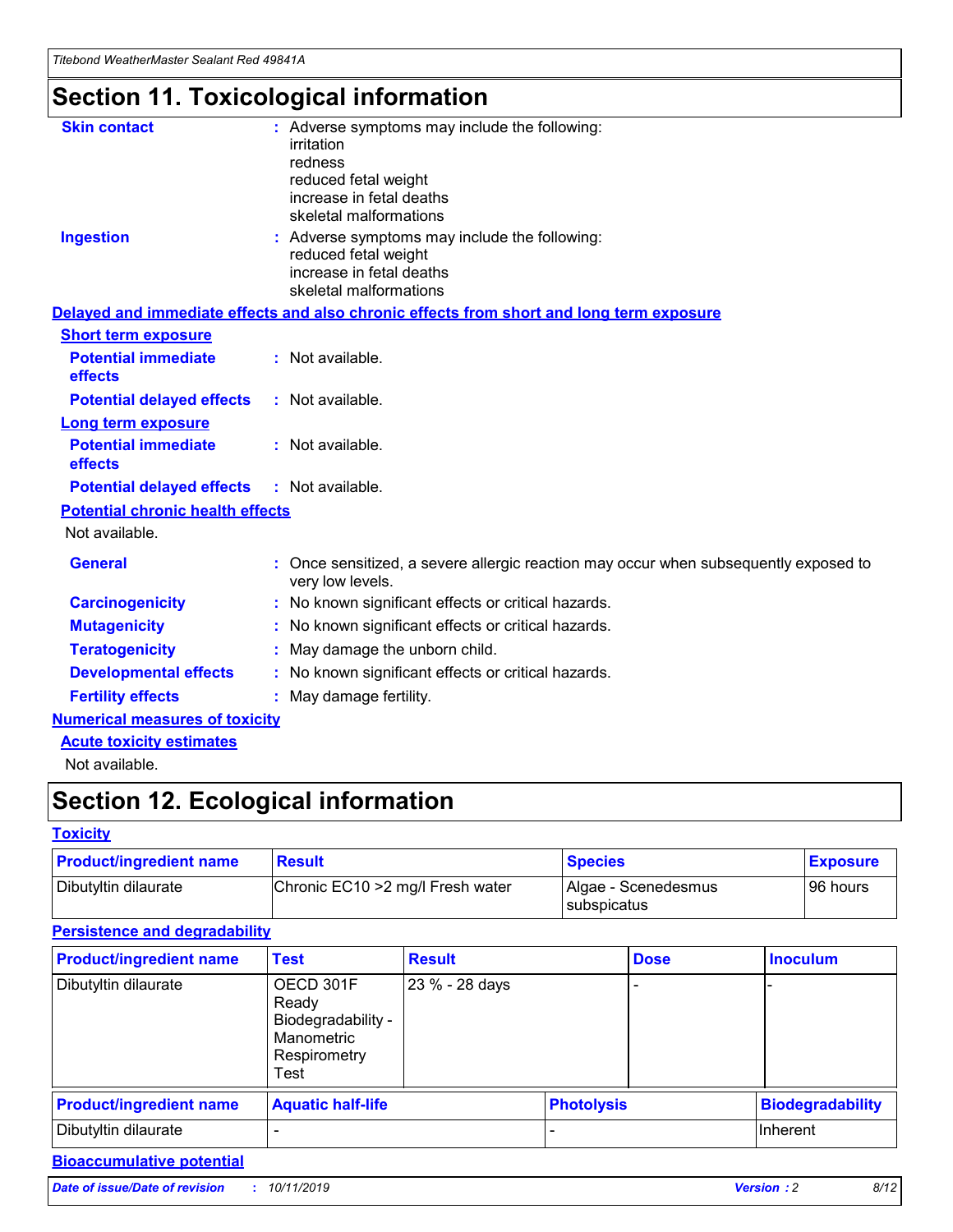## **Section 12. Ecological information**

| <b>Product/ingredient name</b> | $LoaPow$ | <b>BCF</b> | <b>Potential</b> |
|--------------------------------|----------|------------|------------------|
| 3-aminopropyltriethoxysilane   | 1.7      | 3.4        | low              |
| Dibutyltin dilaurate           | 4.44     | 2.91       | low              |

#### **Mobility in soil**

| <b>Soil/water partition</b><br>coefficient (K <sub>oc</sub> ) | : Not available.                                    |
|---------------------------------------------------------------|-----------------------------------------------------|
| <b>Other adverse effects</b>                                  | : No known significant effects or critical hazards. |

### **Section 13. Disposal considerations**

**Disposal methods :**

The generation of waste should be avoided or minimized wherever possible. Disposal of this product, solutions and any by-products should at all times comply with the requirements of environmental protection and waste disposal legislation and any regional local authority requirements. Dispose of surplus and non-recyclable products via a licensed waste disposal contractor. Waste should not be disposed of untreated to the sewer unless fully compliant with the requirements of all authorities with jurisdiction. Waste packaging should be recycled. Incineration or landfill should only be considered when recycling is not feasible. This material and its container must be disposed of in a safe way. Care should be taken when handling emptied containers that have not been cleaned or rinsed out. Empty containers or liners may retain some product residues. Avoid dispersal of spilled material and runoff and contact with soil, waterways, drains and sewers.

## **Section 14. Transport information**

|                                      | <b>DOT</b><br><b>Classification</b> | <b>TDG</b><br><b>Classification</b> | <b>Mexico</b><br><b>Classification</b> | <b>ADR/RID</b>           | <b>IMDG</b>              | <b>IATA</b>    |
|--------------------------------------|-------------------------------------|-------------------------------------|----------------------------------------|--------------------------|--------------------------|----------------|
| <b>UN number</b>                     | Not regulated.                      | Not regulated.                      | Not regulated.                         | Not regulated.           | Not regulated.           | Not regulated. |
| <b>UN proper</b><br>shipping name    |                                     |                                     |                                        |                          |                          |                |
| <b>Transport</b><br>hazard class(es) | $\overline{\phantom{a}}$            | $\overline{\phantom{0}}$            | $\overline{\phantom{0}}$               | $\overline{\phantom{0}}$ | $\overline{\phantom{0}}$ | $\blacksquare$ |
| <b>Packing group</b>                 | $\overline{\phantom{a}}$            |                                     |                                        |                          | -                        |                |
| <b>Environmental</b><br>hazards      | No.                                 | No.                                 | No.                                    | No.                      | No.                      | No.            |

## **Section 15. Regulatory information**

#### **U.S. Federal regulations**

#### **SARA 302/304**

#### **Composition/information on ingredients**

No products were found.

**SARA 304 RQ :** Not applicable.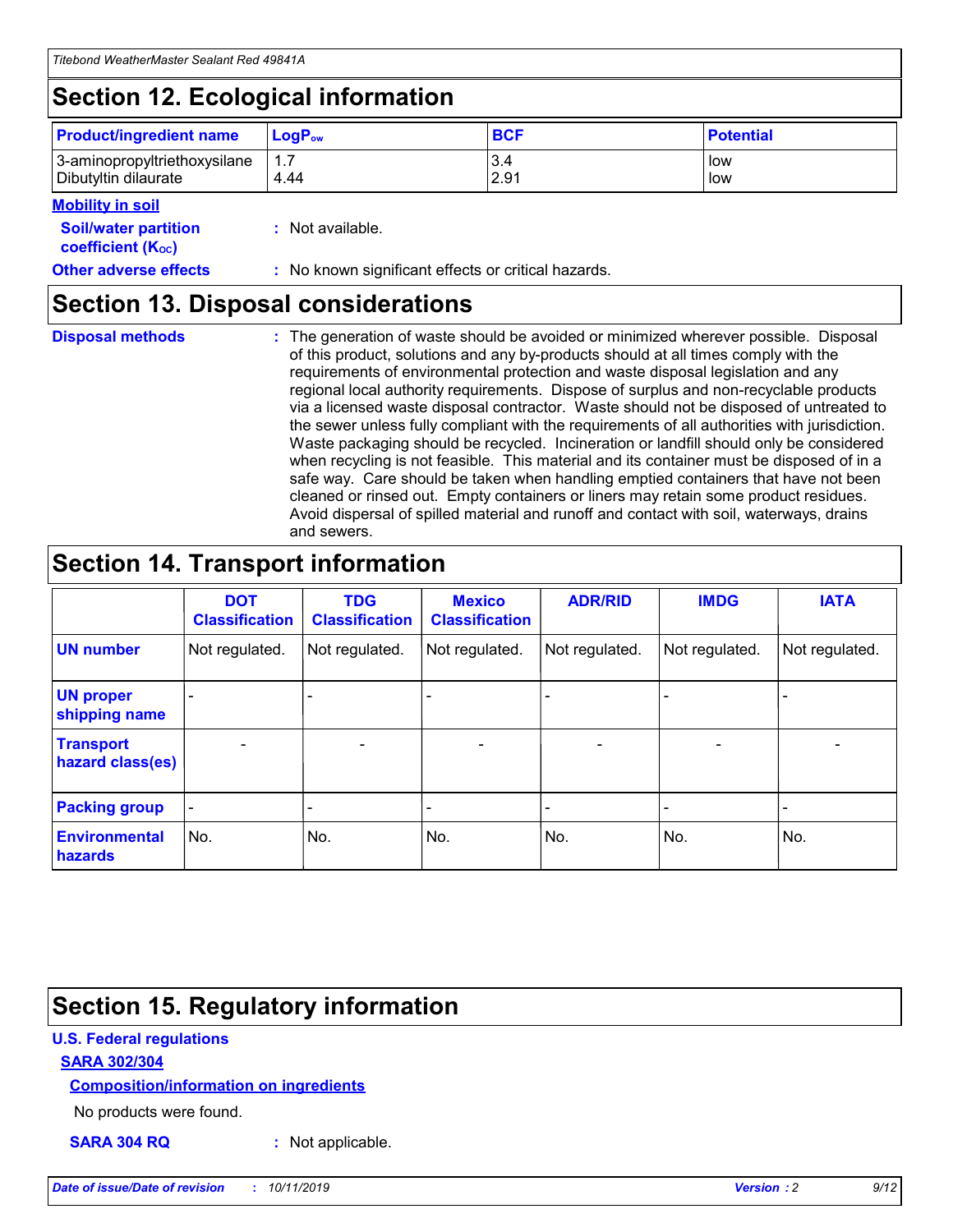## **Section 15. Regulatory information**

#### **SARA 311/312**

**Classification :** EYE IRRITATION - Category 2B SKIN SENSITIZATION - Category 1 TOXIC TO REPRODUCTION (Fertility) - Category 1B TOXIC TO REPRODUCTION (Unborn child) - Category 1B

#### **Composition/information on ingredients**

| <b>Name</b>                  | $\frac{9}{6}$ | <b>Classification</b>                                                                                            |
|------------------------------|---------------|------------------------------------------------------------------------------------------------------------------|
| 3-aminopropyltriethoxysilane | $\leq$ 3      | <b>FLAMMABLE LIQUIDS - Category 4</b><br><b>ACUTE TOXICITY (oral) - Category 4</b>                               |
|                              |               | SKIN IRRITATION - Category 2<br>EYE IRRITATION - Category 2A                                                     |
| Dibutyltin dilaurate         | ≤0.3          | ACUTE TOXICITY (oral) - Category 3<br>SKIN CORROSION - Category 1C                                               |
|                              |               | SERIOUS EYE DAMAGE - Category 1<br>SKIN SENSITIZATION - Category 1<br><b>GERM CELL MUTAGENICITY - Category 2</b> |
|                              |               | TOXIC TO REPRODUCTION (Fertility) - Category 1B<br>TOXIC TO REPRODUCTION (Unborn child) - Category 1B            |
|                              |               | SPECIFIC TARGET ORGAN TOXICITY (REPEATED<br>EXPOSURE) (respiratory system) - Category 1                          |

#### **State regulations**

| <b>Massachusetts</b> | : None of the components are listed. |
|----------------------|--------------------------------------|
| <b>New York</b>      | : None of the components are listed. |
| <b>New Jersey</b>    | : None of the components are listed. |
| <b>Pennsylvania</b>  | : None of the components are listed. |

#### **California Prop. 65**

**A** WARNING: This product can expose you to methanol, which is known to the State of California to cause birth defects or other reproductive harm. For more information go to www.P65Warnings.ca.gov.

| <b>Ingredient name</b> | No significant risk Maximum<br>level | acceptable dosage<br>level |
|------------------------|--------------------------------------|----------------------------|
| methanol               |                                      | Yes.                       |

#### **International regulations**

**Chemical Weapon Convention List Schedules I, II & III Chemicals** Not listed.

#### **Montreal Protocol**

Not listed.

**Stockholm Convention on Persistent Organic Pollutants**

Not listed.

#### **UNECE Aarhus Protocol on POPs and Heavy Metals**

Not listed.

#### **Inventory list**

### **China :** All components are listed or exempted.

**United States TSCA 8(b) inventory :** All components are active or exempted.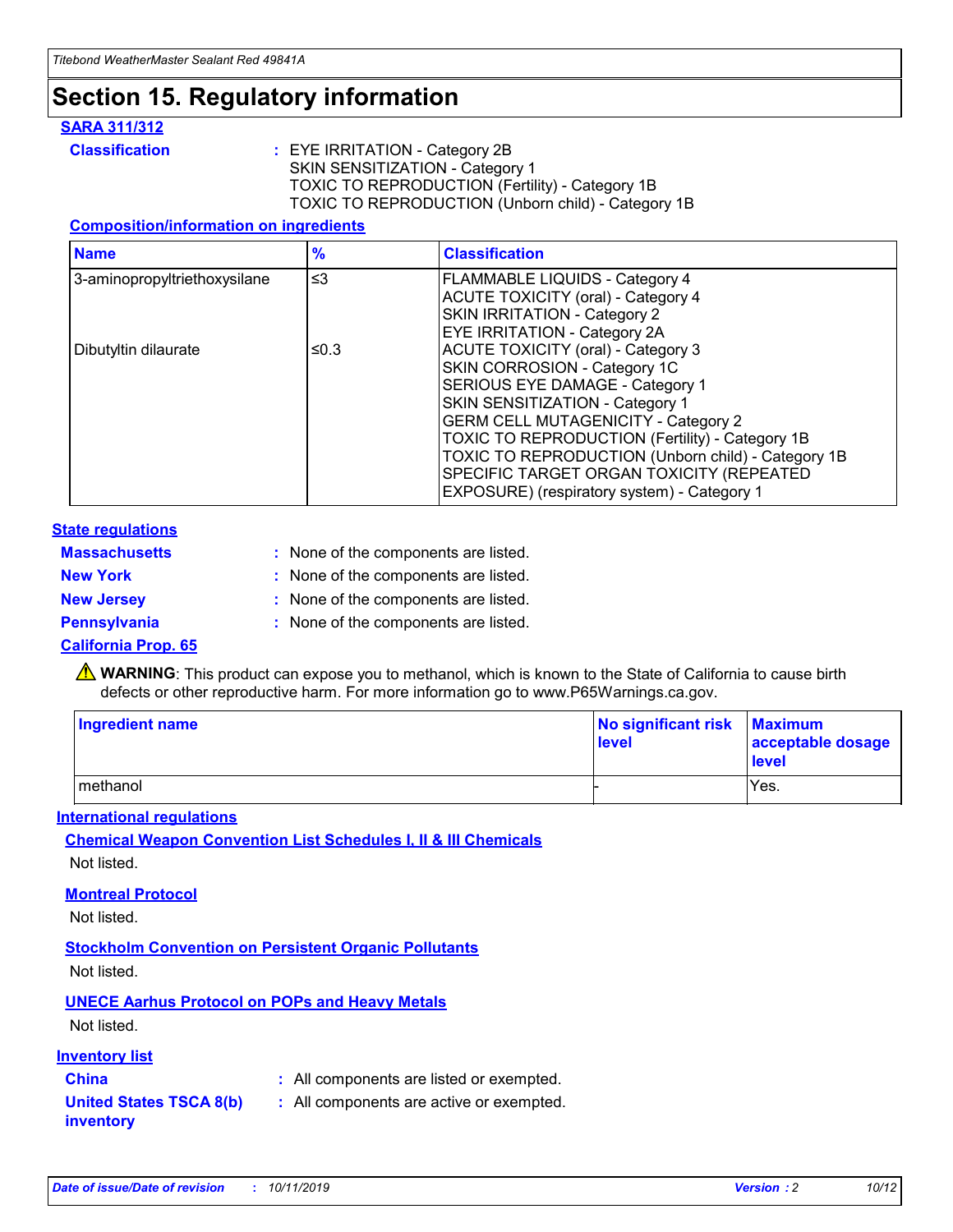## **Section 16. Other information**

**Hazardous Material Information System (U.S.A.)**



**Caution: HMIS® ratings are based on a 0-4 rating scale, with 0 representing minimal hazards or risks, and 4 representing significant hazards or risks. Although HMIS® ratings and the associated label are not required on SDSs or products leaving a facility under 29 CFR 1910.1200, the preparer may choose to provide them. HMIS® ratings are to be used with a fully implemented HMIS® program. HMIS® is a registered trademark and service mark of the American Coatings Association, Inc.**

**The customer is responsible for determining the PPE code for this material. For more information on HMIS® Personal Protective Equipment (PPE) codes, consult the HMIS® Implementation Manual.**

#### **National Fire Protection Association (U.S.A.)**



**Reprinted with permission from NFPA 704-2001, Identification of the Hazards of Materials for Emergency Response Copyright ©1997, National Fire Protection Association, Quincy, MA 02269. This reprinted material is not the complete and official position of the National Fire Protection Association, on the referenced subject which is represented only by the standard in its entirety.**

**Copyright ©2001, National Fire Protection Association, Quincy, MA 02269. This warning system is intended to be interpreted and applied only by properly trained individuals to identify fire, health and reactivity hazards of chemicals. The user is referred to certain limited number of chemicals with recommended classifications in NFPA 49 and NFPA 325, which would be used as a guideline only. Whether the chemicals are classified by NFPA or not, anyone using the 704 systems to classify chemicals does so at their own risk.**

#### **Procedure used to derive the classification**

| <b>Classification</b>                                                                                                                                                                  |                                                                                                                                                                                                                                                                   | <b>Justification</b>                                                                                                                                                                                                                                                                                       |  |
|----------------------------------------------------------------------------------------------------------------------------------------------------------------------------------------|-------------------------------------------------------------------------------------------------------------------------------------------------------------------------------------------------------------------------------------------------------------------|------------------------------------------------------------------------------------------------------------------------------------------------------------------------------------------------------------------------------------------------------------------------------------------------------------|--|
| <b>EYE IRRITATION - Category 2B</b><br>SKIN SENSITIZATION - Category 1<br><b>TOXIC TO REPRODUCTION (Fertility) - Category 1B</b><br>TOXIC TO REPRODUCTION (Unborn child) - Category 1B |                                                                                                                                                                                                                                                                   | Expert judgment<br>Expert judgment<br>Expert judgment<br>Expert judgment                                                                                                                                                                                                                                   |  |
| <b>History</b>                                                                                                                                                                         |                                                                                                                                                                                                                                                                   |                                                                                                                                                                                                                                                                                                            |  |
| <b>Date of printing</b>                                                                                                                                                                | : 4/22/2022                                                                                                                                                                                                                                                       |                                                                                                                                                                                                                                                                                                            |  |
| Date of issue/Date of<br>revision                                                                                                                                                      | : 10/11/2019                                                                                                                                                                                                                                                      |                                                                                                                                                                                                                                                                                                            |  |
| Date of previous issue                                                                                                                                                                 | : 10/16/2020                                                                                                                                                                                                                                                      |                                                                                                                                                                                                                                                                                                            |  |
| <b>Version</b>                                                                                                                                                                         | $\therefore$ 2                                                                                                                                                                                                                                                    |                                                                                                                                                                                                                                                                                                            |  |
| <b>Key to abbreviations</b>                                                                                                                                                            | $\therefore$ ATE = Acute Toxicity Estimate<br><b>BCF</b> = Bioconcentration Factor<br>IATA = International Air Transport Association<br><b>IBC</b> = Intermediate Bulk Container<br><b>IMDG = International Maritime Dangerous Goods</b><br>$UN = United Nations$ | GHS = Globally Harmonized System of Classification and Labelling of Chemicals<br>LogPow = logarithm of the octanol/water partition coefficient<br>MARPOL = International Convention for the Prevention of Pollution From Ships, 1973<br>as modified by the Protocol of 1978. ("Marpol" = marine pollution) |  |